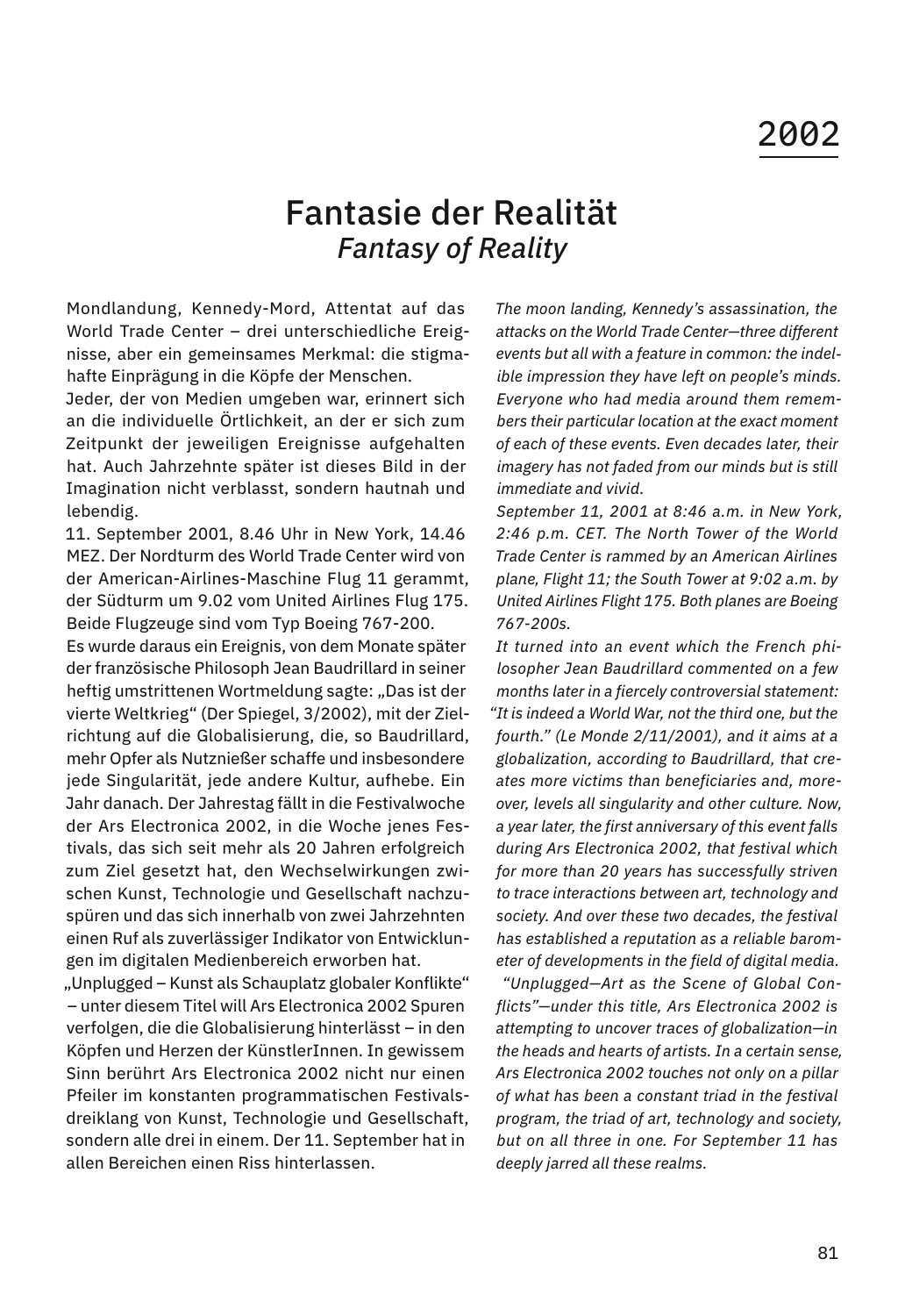

Ars Electronica 2002 – 66b/cell: *Faust II Hybrid Version & Test Patches*